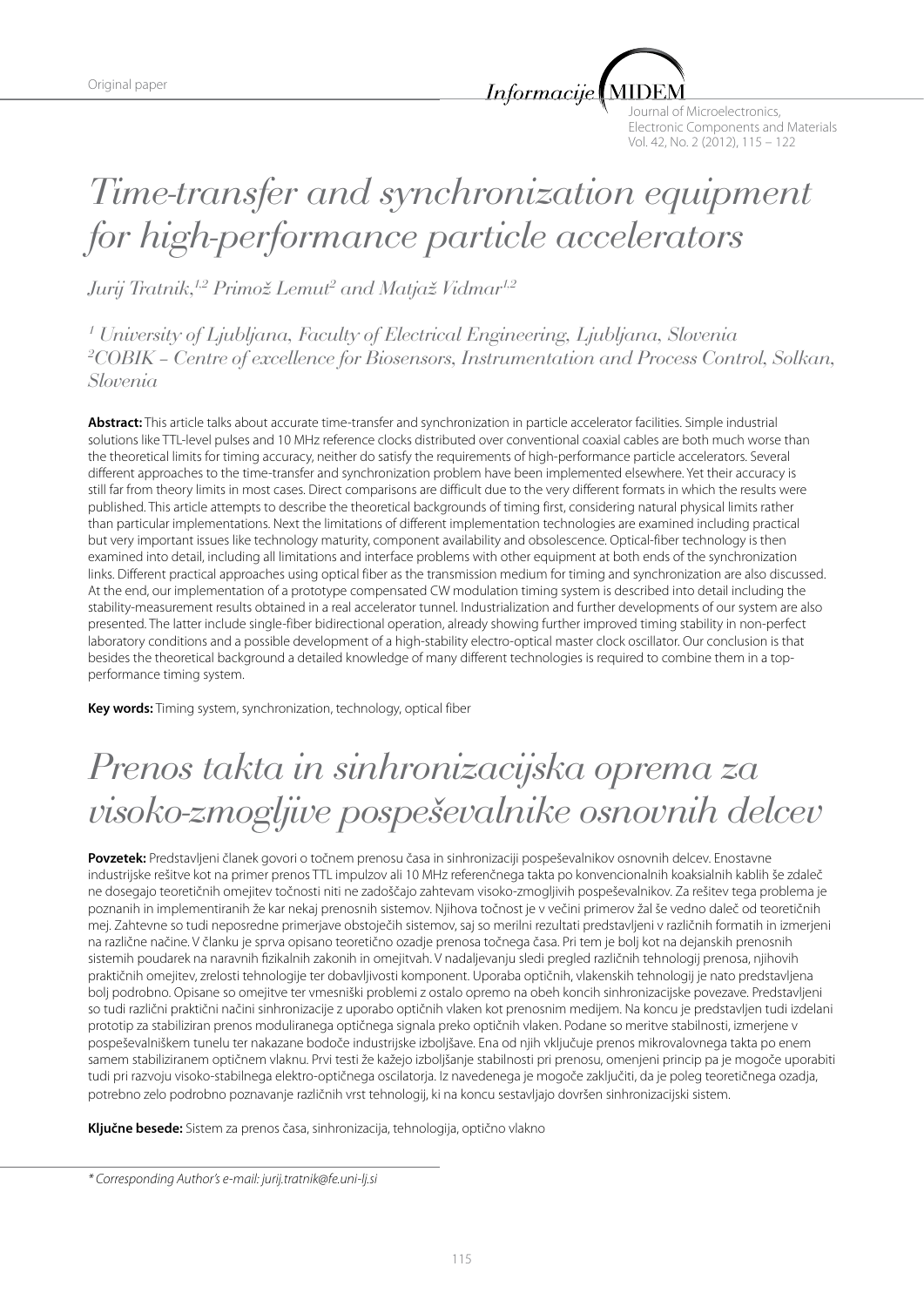# *1 Introduction - Timing accuracy: jitter and drift*

One of the design requirements of modern particle accelerators is precise timing and synchronization of the machine components and user experiments at different physical locations [1, 2]. Before designing a highaccuracy timing system, some basic definitions and limitations need to be considered first to select the most suitable technology for a certain task.

Timing accuracy includes at least two different specifications, short-term inaccuracy described as phase noise or jitter and long-term inaccuracy described as wander or drift.

#### *1.1 Jitter*

Jitter is mainly caused by random noise added to the timing (clock) signal as shown in Fig. 1.



**Figure 1:** Signal-to-noise ratio and timing jitter.

The resulting jitter *Δt* is a function of the clock period *T* (or frequency *f*) and the signal-to-noise ratio.

$$
\Delta t = \frac{T}{2\pi} \cdot \frac{U_N}{U_S} = \frac{1}{2\pi \cdot f} \cdot \sqrt{\frac{P_N}{P_S}}
$$
(1)

Please note that the signal-to-noise ratio may be expressed in many different physical quantities. Voltages are usually used for electrical signals. Signal and noise powers have a more general meaning. Noise may come from many different sources. Natural noise sources like thermal noise or quantum noise shown in Fig. 2 can not be avoided.

Noise power is usually reduced by narrow-band filtering with resonators having a quality Q. The filter bandwidth *B=f/Q* is orders of magnitude smaller than the clock frequency *f*. In narrow-band systems the noise power is simply described by its spectral density  $N^{}_{o}$ . In an electrical timing system operating in the radio/microwave frequency range, natural noise is manly thermal noise. The resulting jitter is inversely proportional to the square root of the frequency.



**Figure 2:** Thermal and quantum noise.

$$
\Delta t = \frac{1}{2\pi} \cdot \sqrt{\frac{k_b \cdot T}{f \cdot Q \cdot P_S}}
$$
 (2)

Therefore the performance of such a timing system improves at higher frequencies provided that all of the remaining design parameters remain the same. In an optical timing system operating at visible light or near IR, natural noise is mainly quantum (shot) noise. The resulting jitter is frequency-independent.

$$
\Delta t = \frac{1}{2\pi} \cdot \sqrt{\frac{h}{Q \cdot P_{\rm s}}} \tag{3}
$$

Please note that the resonator *Q* is limited by its mechanical stability and thermal drift in all cases. Therefore there is no particular theoretical advantage in using optical or even higher frequencies for timing.

#### *1.2 Drift*

Drift is mainly caused by temperature and other environmental variations, by power-supply variations, by component imperfections like AM-to-PM conversion, by component degradation & aging etc. Drift is not directly related to the theoretical design parameters of a timing system like its clock frequency. On the other hand, drift is related to the technologies used and in particular to their state of maturity.

### *2 Component Technologies*

20 or 30 years ago it was considered that component reliability could be designed into the component itself by very simple means. For example by choosing the right manufacturing process or better packaging for industrialgrade parts. Additional inspections and screening was used for military/aerospace-grade parts. Econo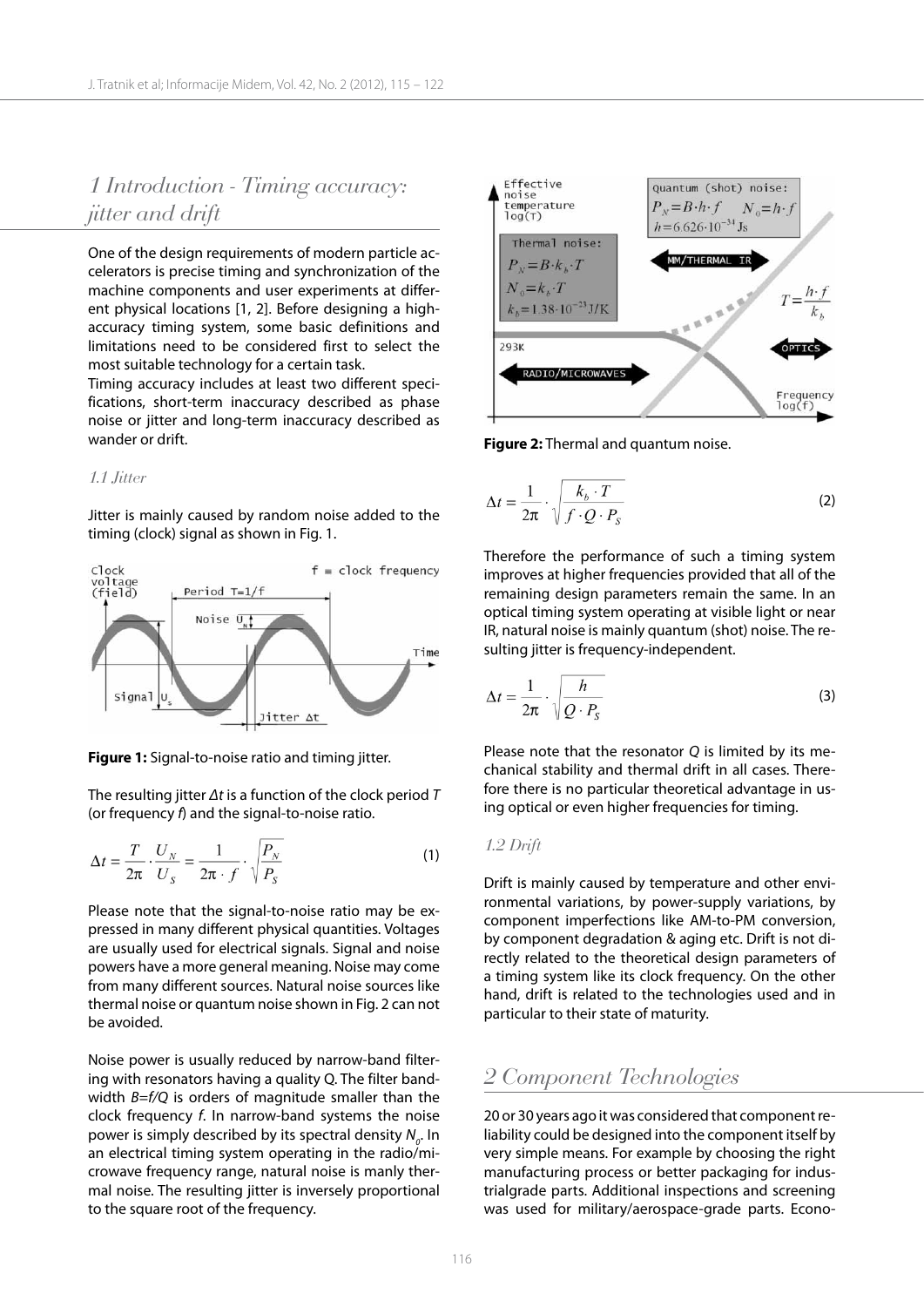mies of scale first hit the personal-computer market. In just 10 years, the personal computer evolved in a toptechnology item in 2000. After 2000 inexpensive personal computers with GPU computing (GPU – Graphic Processing Units) quickly displaced much more expensive workstations and other computing hardware [3].

A quality quantum leap was achieved in mobile telephony. Highly-reliable mobile phones had to be manufactured in large volumes at consumer prices but respecting industrial or military quality standards. The distinction among consumer, industrial and military grades suddenly disappeared.

The reliability of modern electronic and optical components is no simple matter. The most obvious example are the failure mechanisms of semiconductor lasers. Individual component screening like performed on military-grade parts many years ago does not help. The correct answer is learning from mass production in million series and correcting the manufacturing process all of the time [4]. This simply means that specialized components can no longer be produced, at least not at the reliability levels that are obvious today.

An increasingly important component issue is complexity. Component complexity is not limited to software, although the latter is the most obvious complexity issue. The hardware design of most electronic and optical components has become so complex that the design of specialized components can no longer be afforded by a small group of engineers, especially not in the limited amount of time allowed by practical projects.

Finally, a completely new problem appeared in the 21<sup>st</sup> century called component obsolescence. Economies of scale also dictate that the production of a particular component is dropped as soon as the latter becomes obsolete. Due to the component complexity it is usually difficult to have it manufactured at a different location or find similar plug-in replacements.

As shown in Table 1, a design engineer has to be extremely careful while choosing the technologies for a new product. While there are some mass-produced and inexpensive components with fantastic performance, there are many technology failures as well. The support to some frequency ranges and applications may be missing. Even successful technologies may be affected by component obsolescence.

**Table 1:** Technology successes and failures.

| Technology successes                                        | Technology failures                                                    |
|-------------------------------------------------------------|------------------------------------------------------------------------|
| Analog radio/microwave<br>electronics                       | Millimeter-wave<br>electronics                                         |
| High-speed digital<br>electronics                           | RF micro-electro-<br>mechanical devices<br>(RF MEMS)                   |
| (Electronic) digital signal<br>processing (DSP)             | Long-wave (thermal)<br>IR optics                                       |
| Silica-glass optical fiber<br>(waveguide)                   | Fiber-optic laser sources<br>(oscillators): CW, pulsed,<br>mode-locked |
| Semiconductor lasers,<br>modulators and photo-<br>detectors | Optical signal processing<br>(holography, nonlinear<br>optics)         |
| Erbium-doped fiber laser<br>amplifier (EDFA)                | Optical computing                                                      |

## *3 Fiber-optic technology*

The availability of inexpensive optical fiber triggered the development of all related components: splices, connectors, LED and LASER transmitters, modulators, isolators, circulators, PIN and avalanche photo-diode receivers and even Erbium-doped fiber-optic LASER amplifiers [5]. All these new components changed the meaning of the word optics. Traditionally, optics meant bulk optics with lenses, mirrors and various cumbersome components on optical benches in clean-room environments, requiring precise handling and extremely sensitive to dirt, moisture and vibration. On the other hand, optical fiber and all fiber-optic components are designed right from the beginning for simple handling, stable and reliable operation in the most unforgiving environments ranging from the ocean floor [6] up to the geostationary orbit [7].

Yet optical fiber does have some limitations that have to be understood in order to design a successful system. The most obvious limitation is the frequency or wavelength range. Silica glass only works in the visible and near-infrared range. Other optical-fiber limitations are shown in Fig. 3.

Standard Telecom G.652 single-mode optical fibers have chromatic dispersion due to both waveguide and material effects [8]. Rotationally-symmetrical fibers do not maintain polarization. The random coupling between the two degenerate fundamental modes causes Polarization mode dispersion (PMD). The refractive index of silica glass has a large temperature coefficient. The latter may become unpredictable and up to an order of magnitude larger due to improper (tight) cabling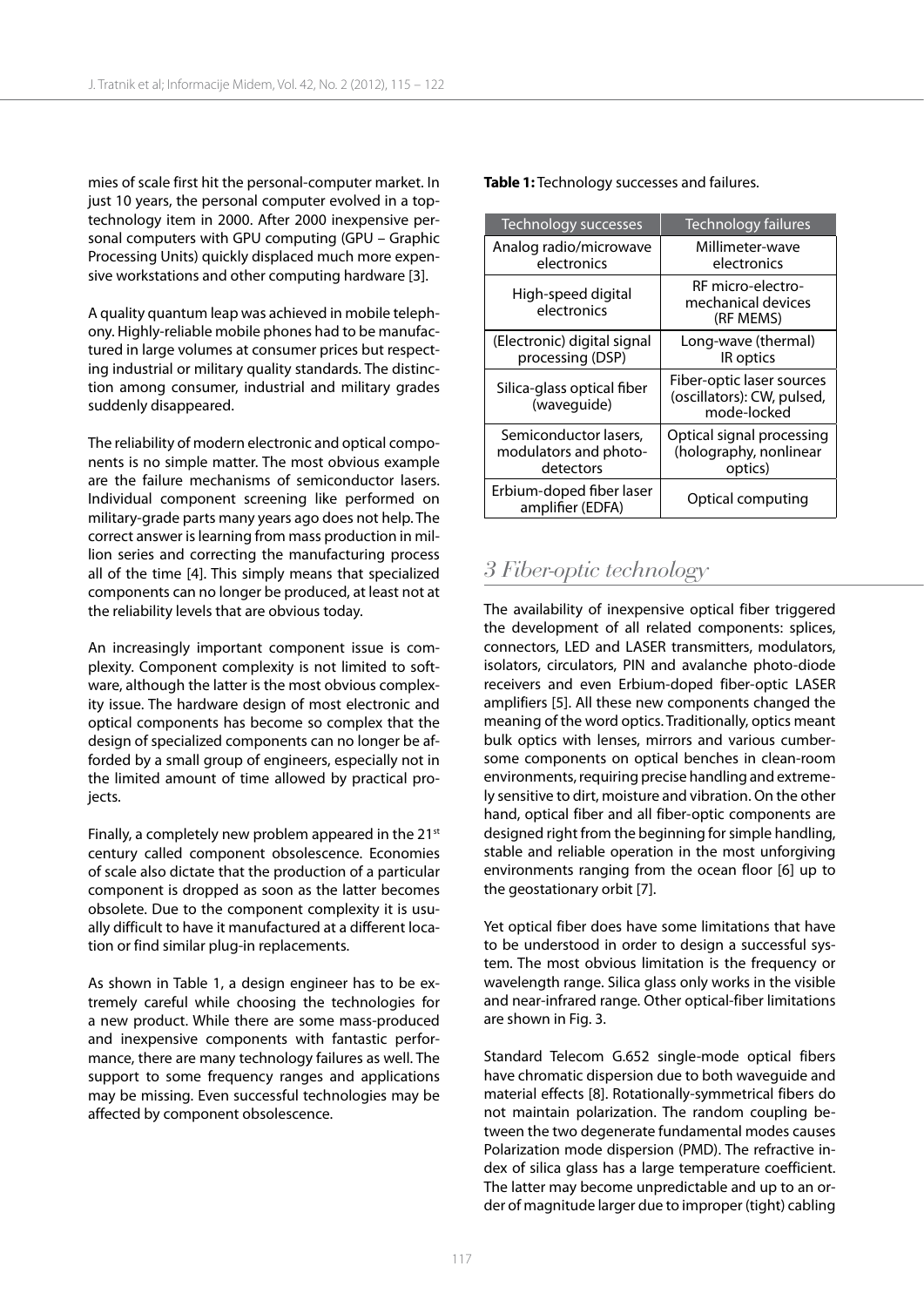



like used in patchcords or FTTH cables [9, 10]. Although much less sensitive to vibration than bulk optics, microphonics may still represent a problem in high-accuracy fiber-optic systems.

A major disadvantage of fiber-optic technology is fiber non-linearity. In most cases the fiber signal power is limited to about 100 mW due to both Kerr and Raman effects. Coherent systems using very narrow-band optical signals may be limited to power levels below 1 mW due to Brillouin scattering.

## *4 Optical timing systems*

The typical distance to be covered by a timing system in a particle accelerator ranges from a few hundred meters to a few ten kilometers. At these distances coaxial cable becomes bulky and lossy as the clock frequency is increased to improve accuracy [11]. Optical fiber is an excellent substitute offering low loss at light-wave frequencies. Usually, no amplification is required in an optical-fiber system up to at least 50 km. As shown in Fig. 4, optical timing systems include:

- Optical CW systems,
- Pulsed systems and
- CW modulation systems.

#### *4.1 Optical CW systems*

Optical CW systems should offer the highest resolution and accuracy due to the high clock-signal frequency. Unfortunately the resulting 5.16 fs timing ambiguity at 194 THz is too small for practical applications. Vibrations might cause cycle slips and the system phase can never be recovered after any power down. The extremely narrowband optical signal causes interferometric noise and triggers Brillouin scattering. Polarization changes and PMD in optical fibers are a big problem. Last but not least, no user equipment is currently available that



**Figure 4:** Optical timing systems.

could use the timing information of an optical carrier directly. However, an optical CW signal can be used for optical-link stabilization with an interferometer setup, as shown in [12, 13].

#### *4.2 Pulsed systems*

Pulsed systems use an optical carrier while the timing information is carried in the pulse envelope [14, 15]. The spectrum of the latter may extend in the millimeter/ long-wave IR to offer precise timing and avoid phase ambiguity at the same time. Unfortunately, pulsed systems are affected by fiber non-linearity, chromatic dispersion and PMD. Compensation of the fiber thermal coefficient is very difficult. Pulsed systems are well understood by the user community although optical signal processing is not here yet and the electrical signal-to-noise ratio from a photodetector may be poor.

#### *4.3 CW modulation systems*

Replacing a few large pulses with many more smaller pulses results in a CW modulation system [16-19]. Fiber nonlinearity can be avoided due to the lower peak power. The signal distortion caused by chromatic dispersion and PMD is much less critical than in pulsed systems. Standard, mass-produced, inexpensive, highperformance and high-reliability Telecom components may be used. The electrical input and output of CW modulation systems interface to user equipment directly just like coaxial cable. Unfortunately, the timing jitter of CW modulation systems is rather poor. Most of the signal-to-noise degradation comes from the impedance mismatch between the photo-diode and following electrical amplifier as shown in Fig. 5.

Assuming an electrical noise temperature of *T*=300 K and a parasitic capacitance of *C*=1 pF (sum of photodiode and amplifier input) results in a noise voltage of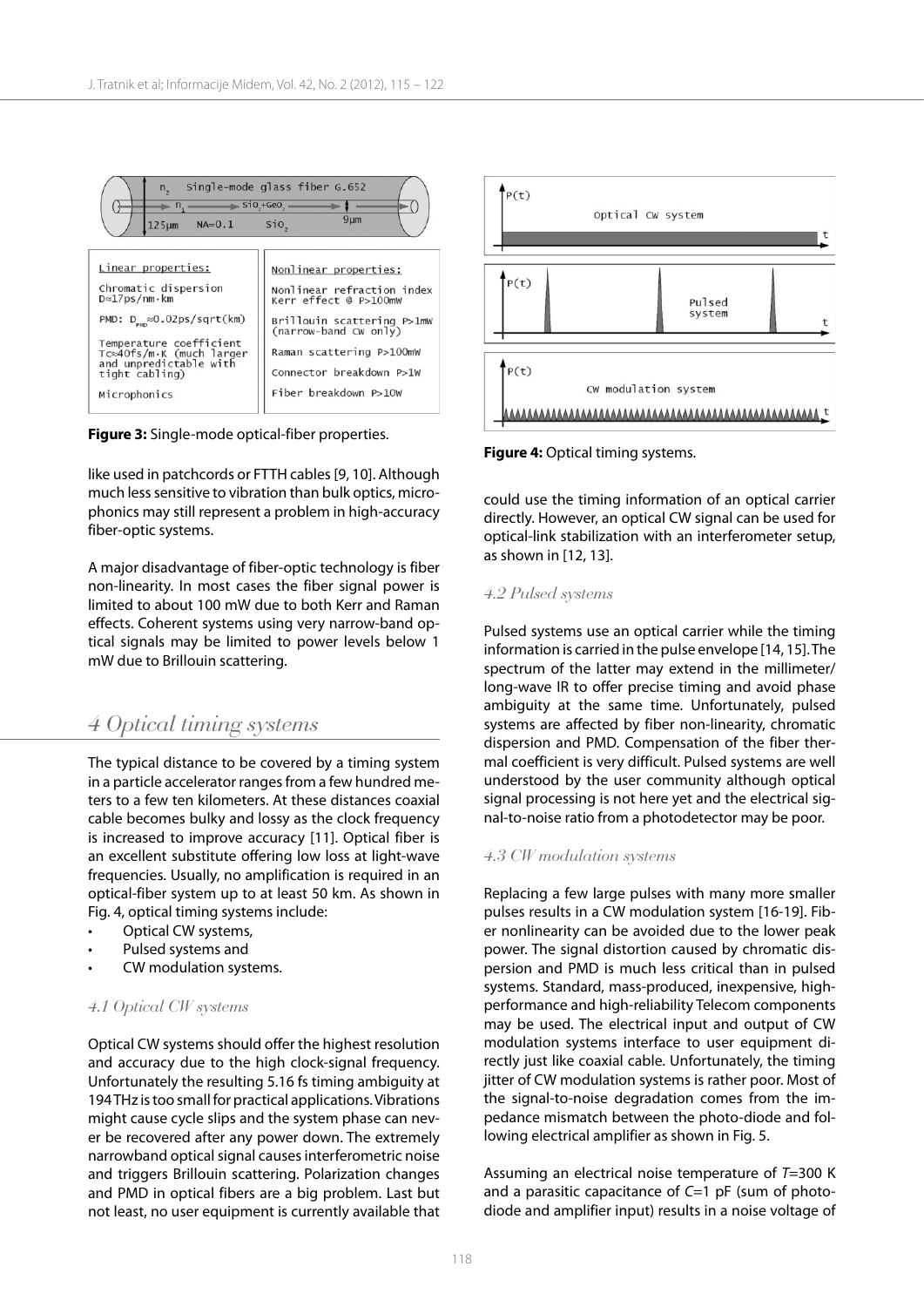

**Figure 5:** Photo-diode receiver.

 $U_{\text{Neff}}$ =25.7 μVeff (from Eq.(4)) independent of the frequency range.

$$
U_{N\in\mathcal{J}} = \sqrt{\frac{k_B \cdot T}{2\pi \cdot C}} = 25.7 \mu V_{\text{eff}} \tag{4}
$$

The timing jitter can be reduced by averaging many small pulses. In other words, each small pulse just adds a small amount of momentum to a large flywheel. In electrical terms the flywheel is a narrow band-pass filter. The electrical flywheel is built as a high-Q resonator or VCXO PLL as shown in Fig. 6.



**Figure 6:** CW modulation system with flywheel.

A high-Q resonator allows a bandwidth reduction in the range between 10<sup>4</sup> and 10<sup>6</sup>. The jitter reduction goes with the square root of the bandwidth reduction, resulting in a jitter reduction factor between 100 and 1000.

In a CW modulation system, the optical carrier is not coherent with the timing modulation. Therefore the optical carrier frequency may be modulated to avoid Brillouin scattering. Even more important, changing the optical carrier frequency together with the fiber chromatic dispersion can be used for small adjustments of the group velocity and overall system delay.

As shown in Fig. 7, delay-variation compensation can be achieved in different ways. Fast variations like vibrations can be compensated by electrically tuning the DFB LASER over a restricted bandwidth of just +/-0.1

nm in a very fast way (*τ* =1 μs). Medium-speed variations can be corrected by thermally tuning the DFB LA-SER over  $+/-2$  nm ( $\tau$  =1s). Slow variations like temperature changes of the transmission fiber can be adjusted by heating or cooling a spool of compensating fiber (τ  $=100 s$ .



**Figure 7:** Delay-variation compensation techniques.

# *5 Prototype compensated CW modulation system*

A prototype CW modulation system Libera Sync was built by Instrumentation Technologies [20] for the accelerator "FERMI" distributing a 3 GHz clock over distances up to 300 m. A fiber pair made of two identical optical fibers in the same cable was used for clock distribution. In this way the actual delay could be measured at any time and any variations compensated immediately.



**Figure 8:** Compensated CW modulation system.

The block diagram of the 3 GHz compensated CW modulation system is shown in Fig. 8. A flywheel resonator with the  $Q \approx 10^4$  was used to reduce the timing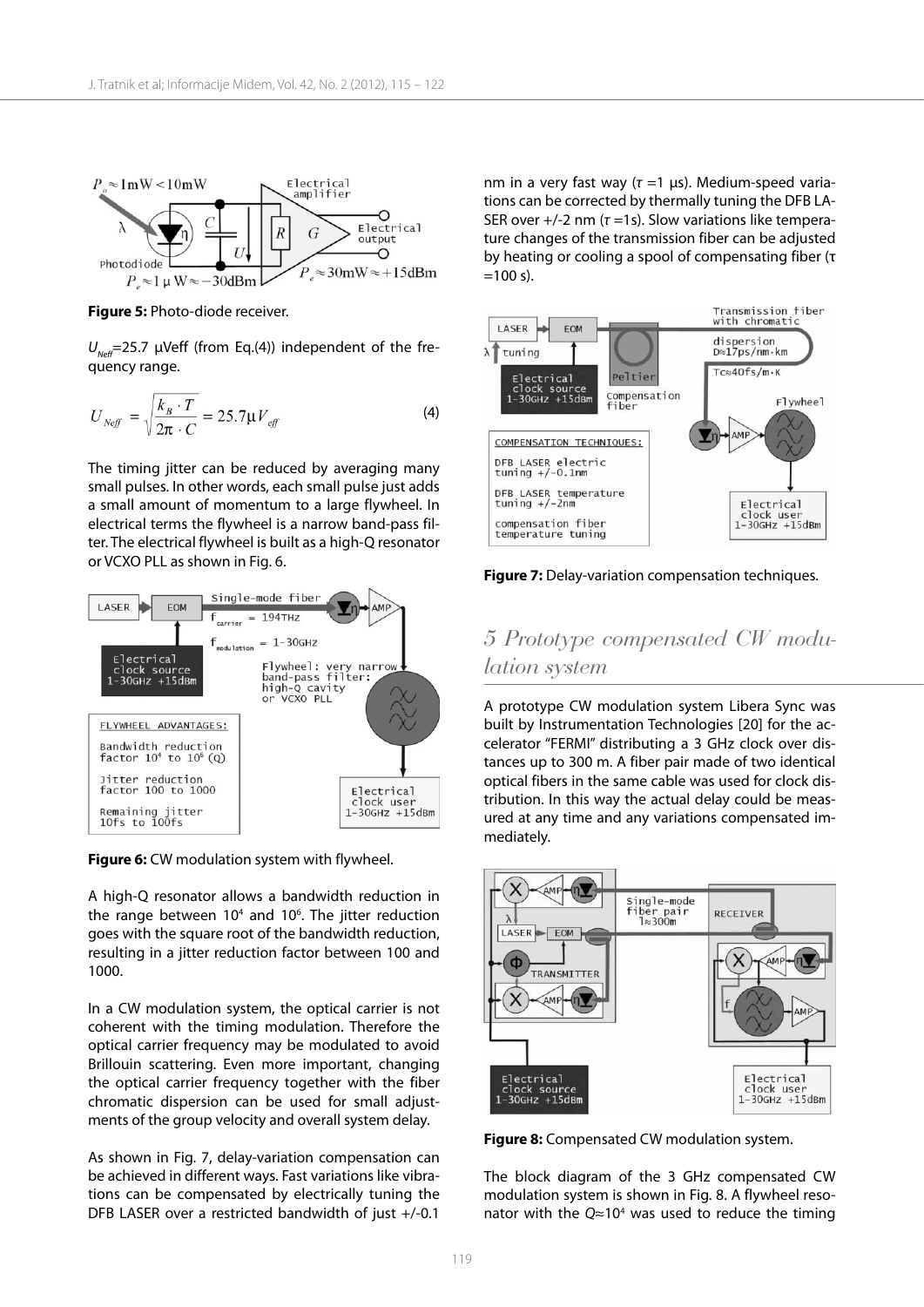jitter. For the phase noise evaluation of the system, a signal source analyser (SSA) Agilent E5052B was used. The phase noise of the 3 GHz signal source is plotted in Fig. 9 (dark curve) in the frequency range from 100 Hz to 10 MHz. The phase noise after Libera Sync is plotted with a bright curve in the same graph. The noise floor of the SSA is at least 10 dB lower then measured curves. The integrated jitter increases from 12.4  $fs<sub>RMS</sub>$  at the system input (source+SSA) to 13.4  $fs<sub>RMS</sub>$  at the system output (source+Libera Sync+SSA). The added jitter can be then calculated as

$$
jitt_{add} = \sqrt{jitt_{source+sys}^2 - jitt_{source}^2} = 5fs_{RMS}
$$
 (5)



**Figure 9:** Measured phase noise and calculated jitter at 3 GHz: dark curve – the phase noise of the signal source and bright curve – the phase noise at the output of the Libera Sync timing system.

In order to compensate for long-term variations and/ or drift, Libera Sync includes three identical receiving blocks. The first receiving block is located in the transmitter to compensate for any phase-shift changes in the transmitter. The second receiving block is also located in the transmitter to compensate for transmission-line-delay variations. Finally, the third receiving block is located in the receiver and compensates for any delay variations of the flywheel resonator.

All three receiving blocks are built using matched components kept in precisely-controlled environments. Further there is a spool of two identical compensating fibers for the forward and backward signal paths that is omitted on Fig. 8 for simplicity. The spool is heated or cooled by a Peltier heat pump.

The long-term phase stability of the proposed system was measured with the the measurement setup shown in Fig. 10a. The RF master-source signal was compared to the signal transfered over the compensated optical link with an independent phase detector. The phase detector (Analog Devices AD8302) was installed in its own, thermally-stabilized enclosure. The detected phase difference on the phase detector was measured with a Datron 1281 multimeter and sampled with a computer acquisitioning system (sampling integration time 5 seconds). The phase stability of the measurement system was 2.5 fs $_{RMS}$  (10 fs<sub>pp</sub>), observed in 72 hours. The measured long-term drift of the timing system is shown in Fig. 10b. The measured drift is 9.5  $fs<sub>RMS</sub>$ in 24 hours and 13.4 fs<sub>RMS</sub> in 38 hours for an installed fiber length of 360 m in the FERMI accelerator tunnel.



**Figure 10:** a) Long-term stability measurement setup. b) Measured long-term drift at 3 GHz of a 2-fibre system in the accelerator tunnel.

The achieved long-term phase stability and the value of added jitter are in the same range (below 10  $fs<sub>RMS</sub>$ ) as reported in other advanced optical timing systems working at the same or similar clock frequencies.

### *6 Further fiberoptic developments*

The initial Libera Sync prototype was designed for short distances up to about 300m, where fiber-to-fiber matching is excellent and PMD is not an issue. At longer distances (3 km to 10 km) a Faraday mirror becomes necessary to use a single fiber and compensate PMD precisely as shown in Fig. 11. Some preliminary tests on a single-fiber system have been made under quite noisy laboratory conditions with several degrees centigrade of day/night temperature fluctuations. A 300 m long single-mode fiber on a spool of 1.5 m diameter was used. The measured long-term drift is 20.4 fs<sub>pMS</sub> in 13 hours as shown in Fig. 12. The signal was picked-up directly after pre-amplifier in the receiver and compared to the reference as shown in Fig. 10a. No additional signal filtering was used in this particular measurement.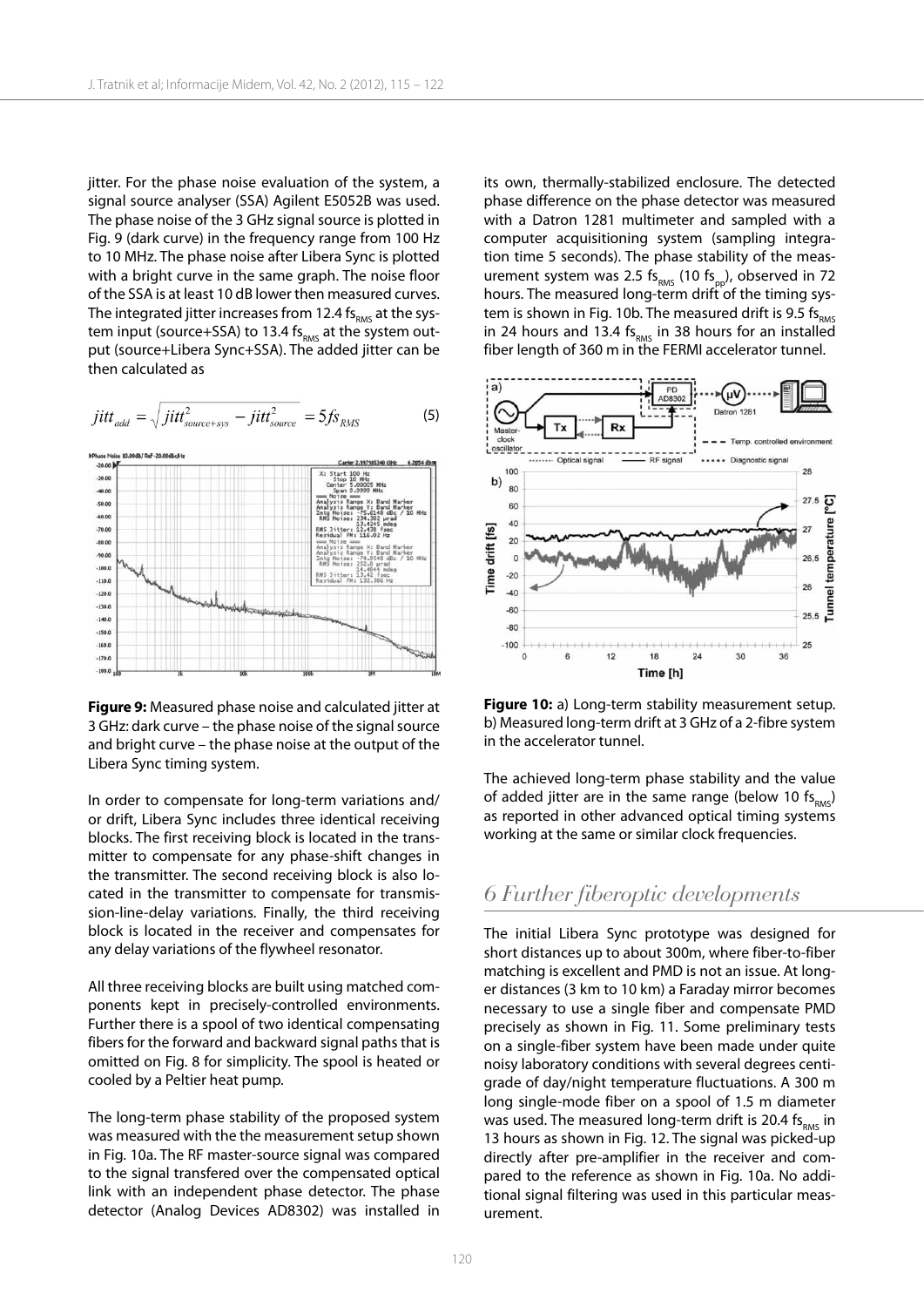

**Figure 11:** PMD compensation with a Faraday mirror.



**Figure 12:** Measured long-term drift at 3 GHz of a single-fibre system placed in noisy laboratory conditions.

Finally, the same design and control technologies can be used to design a top performance, extremely low phase noise master oscillator as shown in Fig. 13. The combined effect of the fiber delay and flywheel resonator is an effective Q in the range between 10<sup>5</sup> and 10<sup>7</sup>.



**Figure 13:** Electro-optical master oscillator.

## *Acknowlwdgements*

This work was supported by COBIK - Centre of excellence for Biosensors, Instrumentation and Process Control, Slovenia, Instrumentation Technologies d.d., Slovenia and Sincrotrone Trieste S.C.p.A., Italy. The authors are grateful to M. Ferianis (FERMI@Elettra) for help with long-term stability measurements.

## *References*

- 1. T. Korhonen, 'Review of Accelerator Timing Systems', Proceedings of ICALEPCS99, Trieste, Italy, p. 167, 1999.
- 2. M. Ferianis, 'State of the Art in High-Stability Timing, Phase Reference Distribution and Synchronization Systems', Proceedings of PAC09, Vancouver, Canada, WE3GRI02, pp. 1-5, 2009.
- 3. J. D. Owens et al.,'GPU Computing', Proceedings of the IEEE, Vol. 96, No. 5, pp. 879 – 899, 2008.
- 4. V. Arbet-Engels, 'Optoelectronic Analogue Signal Transfer for LHC Detectors', LEB Status Report/ RD23, CERN, Geneva, Switzerland, 1997.
- 5. M. Vidmar, 'Optical-Fiber Communications: Components and Systems', Informacije MIDEM, Vol. 31, No. 4, pp. 246-251, 2001.
- 6. J. Hayes, 'A History of Transatlantic Cables', IEEE Communications Magazine, Vol. 46, No. 9, pp.42- 48, 2008.
- 7. M. N. Ott, P. Friedberg, 'Technology Validation of Optical Fiber Cables for Space Flight Environments', Proceedings of SPIE, Vol. 4216, pp. 206- 217, 2001.
- 8. E. Udd et al., 'Fiber Optic Sensors', John Wiley and Sons, Hoboken, 2006.
- 9. L. Hoffmann et al., 'Applications of Fibre Optic Temperature Measurement', Proc. Estonian Acad. Sci. Eng., Vol. 13, No. 4, pp. 363-378, 2007.
- 10. M. Bousonville, J. Rausch, 'Velocity of Signal Delay Changes in Fibre Optic Cables', Proceedings of DIPAC09, Basel, Switzerland, TUPB35, pp. 248-250, 2009.
- 11. S. Hunziker, V. Schlott, 'Towards an Ultra-Stable Reference Distribution for the New PSI 250 MeV Injector', Proceedings of DIPAC09, Basel, Switzerland, TUPB43, 2009.
- 12. J. M. Byrd et al., in Proceedings of LINAC2006, Knoxville, Tennessee, USA, THP007, pp. 577-579, 2006.
- 13. R. Wilcox et al., 'Stable Transmission of Radio Frequency Signals on Fiber Links Using Interferometric Delay Sensing', Opt. Lett. Vol. 34, No. 20, pp. 3050-3052, 2009.